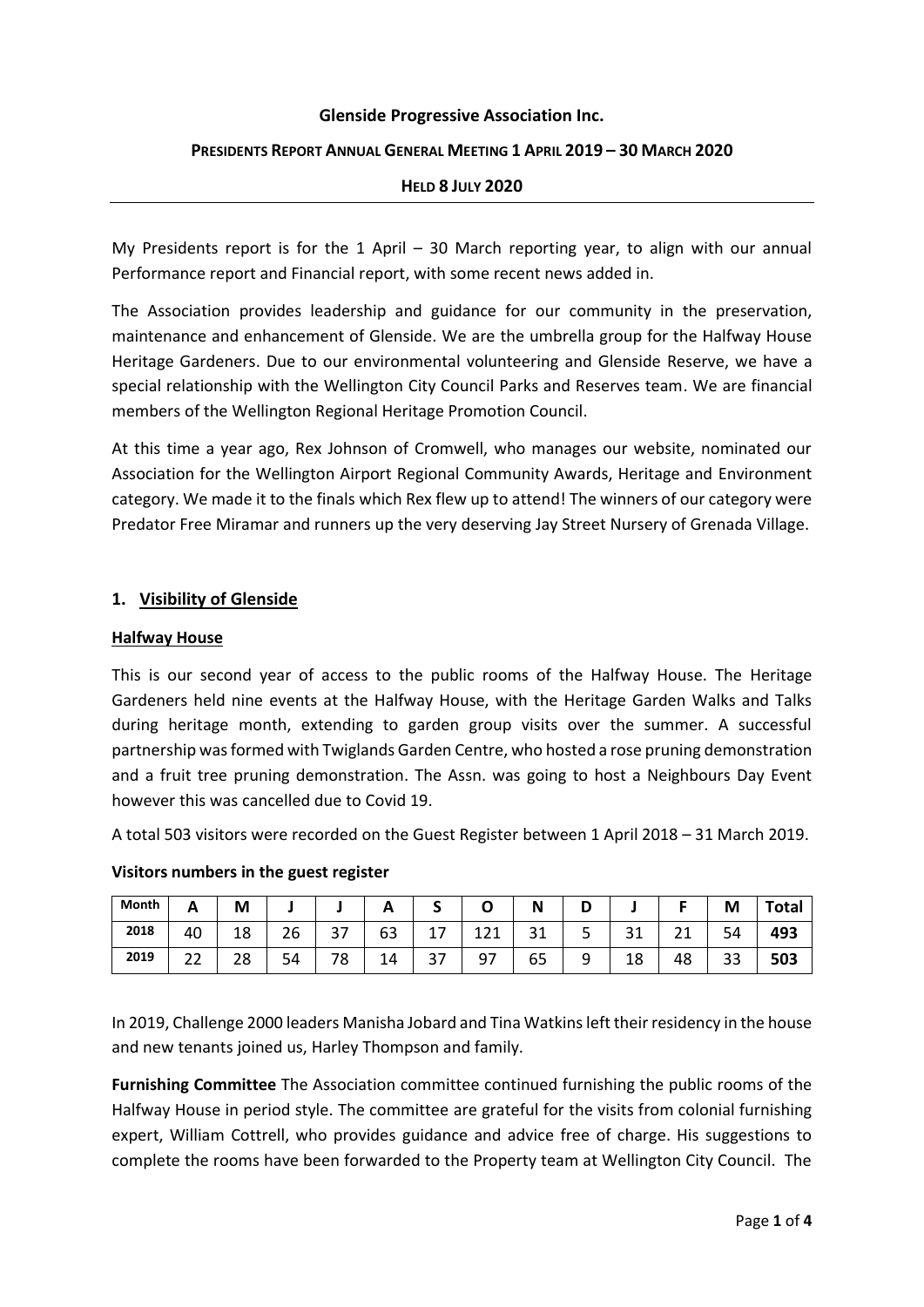committee wound up during the year and final purchases were through the Association meetings. Thank you to Marg Ellis, Jan Voss, Paul Bicknell, and Steve Rush (and me) for attending furnishing meetings. An invitation from William Cottrell to visit his Victorian furnished home with a representative from the City Council Property team was postponed due to Covid-19 lockdown.

**Signage** Thanks to outgoing Mayor Justin Lester, our suburb was finally provided Glenside blue and white directional signage, seven years after the Association first asked for these! New signs were installed at the Johnsonville round-about, and on the south bound motorway off-ramp. The final one due for installation is on Grenada Drive, having been held up during Covid 19 lockdown. As a result of a request from residents of Glenside Road, Wellington City Council also installed a "No Exit" sign on the intersection of Glenside Road and Middleton Road.

**Northern Suburbs Liaison Meetings** I continue to attend the Northern Suburbs Liaison meeting at Johnsonville, which connects our Association with our local MP's and Councillors and enables our Association activities to be communicated to a wider group.

# **2. Visibility of Glenside – Communications**

**Newsletters** The Association develops and distributes a regular newsletter by MailChimp e-mail and a hard copy for the letterbox drop. A total of nine Mailchimp news and seven letterbox drop newsletters/flyers were distributed. Thank you to Steve Rush who publishes the letterbox drop and to Marg Ellis who helps me to deliver it.

**Glenside Website** Rex Johnson maintains the website from his home in Cromwell which he has done since he launched the website in 2007. Together we created and updated 29 articles.

**Facebook** People following our *Glenside- The Halfway* Facebook page has reached 272 (2019, *247*; 2018, *217*; 2017, *176*). Thank you to Marg Ellis who managed the Facebook page and Andrea Wilson and Santiago Bernhardt who provide Facebook support.

**Newspaper** We contributed to four articles in the Independent Herald.

# **3. Retain and enhance Glenside character - ecology**

**Glenside Restoration Group** Barry Blackett leads restoration sites along the streamside banks of Stebbings Road, Westchester Link Road and Rowells Road. During the 2019-20 year, the GRG (six regular volunteers) held seven planting and rubbish removal working bees and planted 280 plants. Funding was obtained to have one major new site (Upper Glenside Road Reserve) professionally sprayed for blackberry and old mans beard. Roadside fences were removed but further work on this site was delayed until the Covid-19 lockdown was lifted in May 2020. All existing sites continued to be maintained by regular weeding, grass trimming and mulching. All newly planted sites were watered 4-5 times each during the Jan-March 2020 drought.

**Old Mans Beard** Barry Blackett commenced this project in 2016. In 2017 he marked sites of outbreaks on a map of the area with an indication as to whether treated or not. To date he has identified about 60 sites and stump dosed more than 220 vines) In the 2019-2020 year a total of about 10 Old Man's Beard mature vines in 5 separate locations were cut and stump dosed over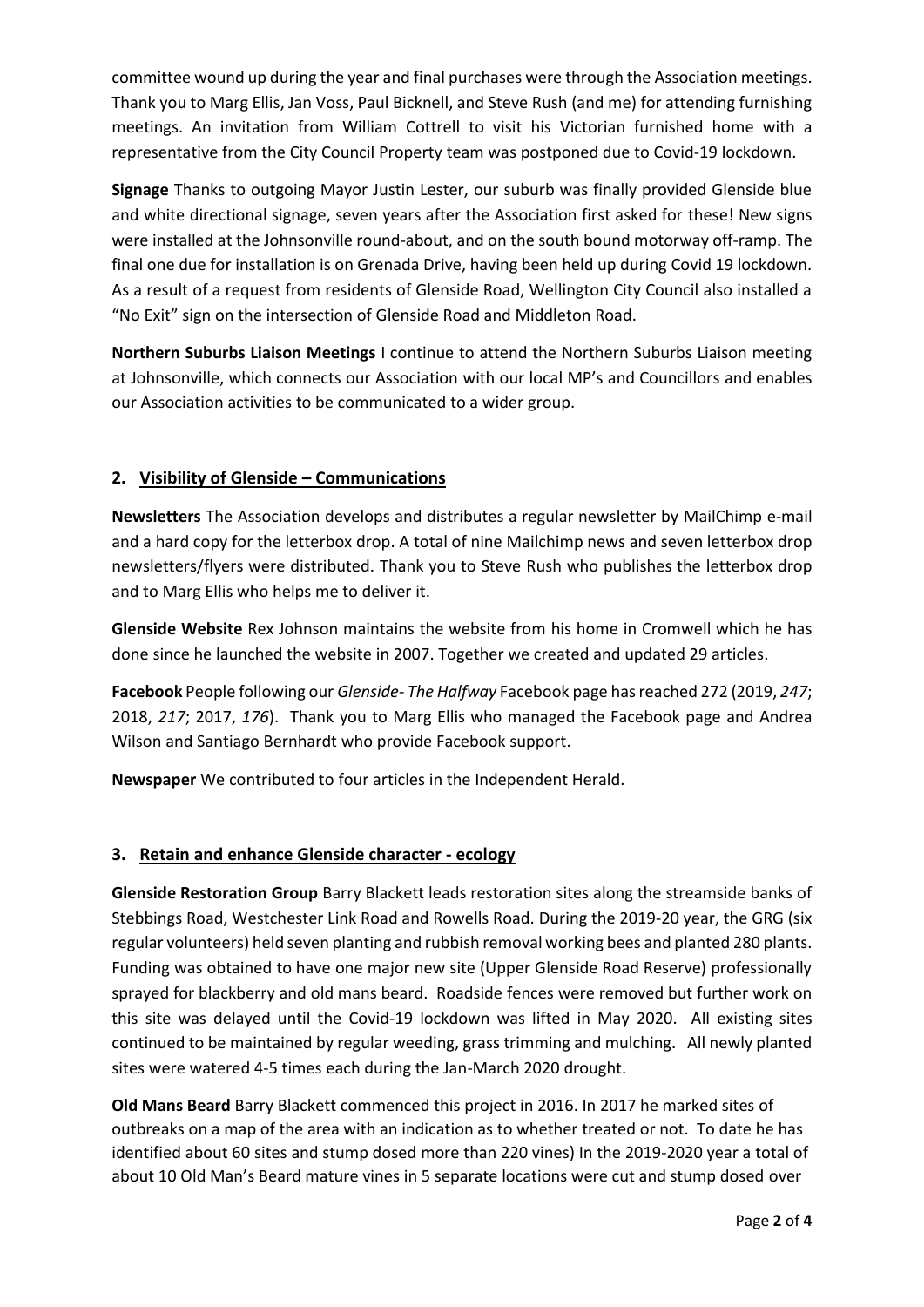the summer and at least another 10 small vines in various other locations were detected and eradicated. Murray McAlpine from Wellington Regional Council was due to visit however the Covid-19 lockdown intervened.

**Predator Free Trapping** The Glenside Predator Free Group has 19 households involved with trapping using 55 rat and possum traps of various types. Catches are reported and collated once per quarter. Totals for the year, i.e. 2Q 2019 to 1Q 2020 were, Possums 29; Rats 282; Mice 194; Stoats 6; Hedgehogs 10, Other 5.

**Water Quality Monitoring** Barry Blackett and Marg Ellis undertook two water quality tests. A meeting was held with Liz Gibson of Mountains to the Sea, and the SCHMACK data was entered onto the SCHMAK website.

**Landcare Research Bird Survey** Each year I carry out a bird survey at the Glenside Reserve and the Halfway House to measure the impact of our streamside and garden planting on birdlife. The latest results of are Glenside Reserve: 2020 six bird species, 2019 six bird species. Halfway House: 2020 Six bird species; 2019 four bird species.

# **4. Retain and enhance Glenside character – heritage**

**Protecting sites** The Association continues to seek protection for the 1841 burial site on the Reedy block. An email to Heritage New Zealand raising concern about the proximity of the Callender earthworks to the possible site did not receive a reply.

The Association continues to seek protection for the survey peg for the centre line of the Glenside-Kaiwharawhara tunnel. The survey peg is on the Callenders property, due for possible development under the Upper Stebbings Valley-Glenside West planning (which was put on hold this year). The Association supported the deferral of this planning in our submission to the Annual Plan and asked for the deferral to be an opportunity to sort this issue out to protect the survey peg in a reserve.

**Wellington Regional Heritage Promotion Council**. The Council promoted the Heritage Garden Walks and Talks and published three articles in their Heritage Today newsletter.

**Heritage Gardeners**. The Heritage Gardeners, are Patricia Apperly, Paul and Heather Bicknell, Clare Gleeson, Pat Lakeman, Carolyn Lutter, Claire McDonald, Hazel Murphy, Lorna Webb, and myself. The gardeners are grateful to the Association who ably care for the Heritage Gardeners finances and support the website. We welcomed two new members, Pat Lakeman (Ngaio) and Clare McDonald (Malvina Major). The highlights for the 2019-2020 year are as follows:

- Successfully nominated Claire Bibby, Heritage Gardeners for the North Wellington Volunteer Service Award 2019.
- Undertook approximately 423.5 volunteer hours, including 7 meetings and 48 working bees
- Trip made to Auckland in August 2019 to visit three historic gardens at Hawthorn Dene, Howick and Highwic.
- Seven garden tours hosted at the Halfway House. These were: October 2019, three Heritage Garden Walks and Talks for Heritage Month and a visit from Karori Garden Group. February